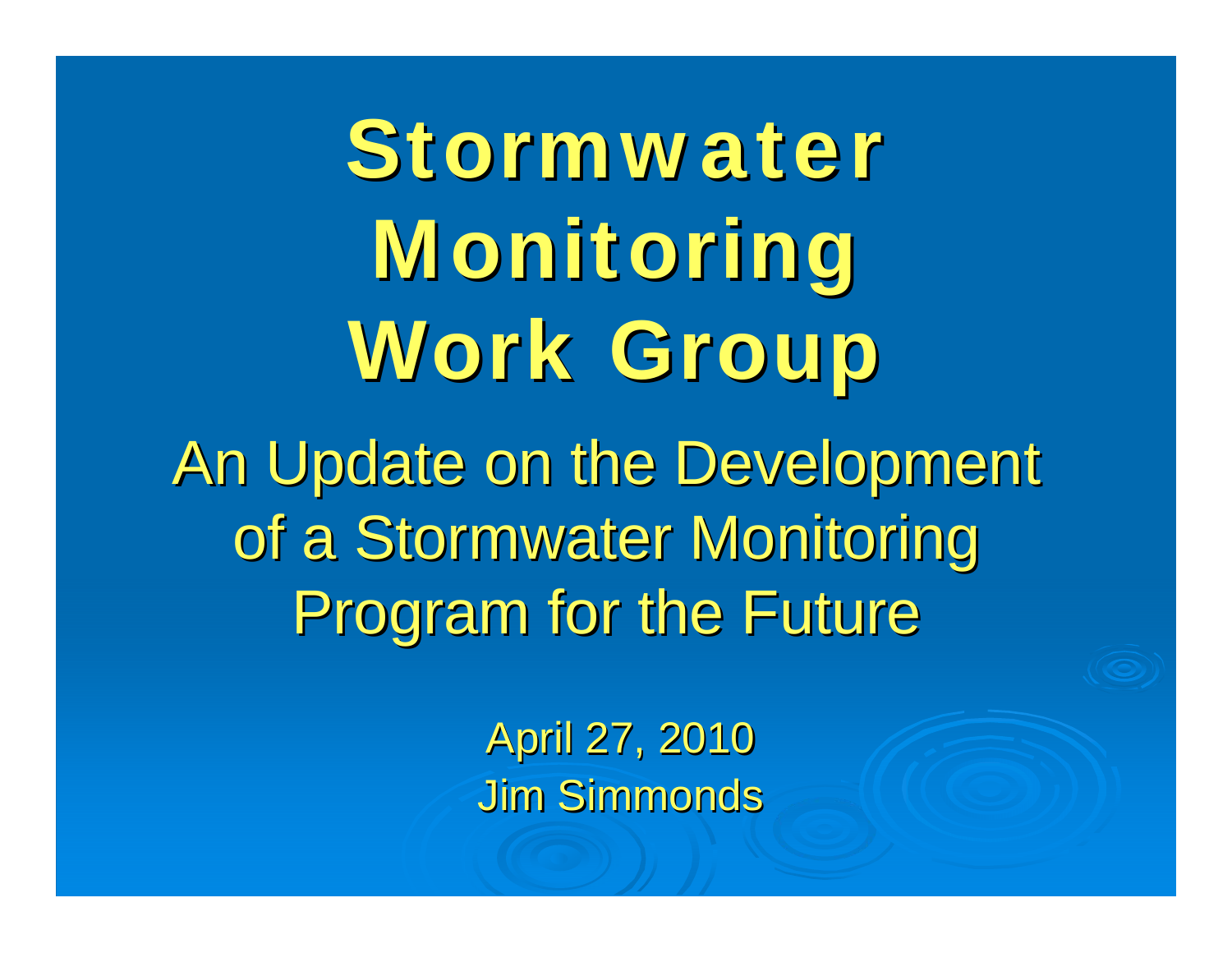

 $\triangleright$  What/Who is the Stormwater Work Group  $>$  Why do we exist?  $\triangleright$  What have we done this last year?  $\triangleright$  What is in the Scientific Framework and what is not?  $\triangleright$  Next Steps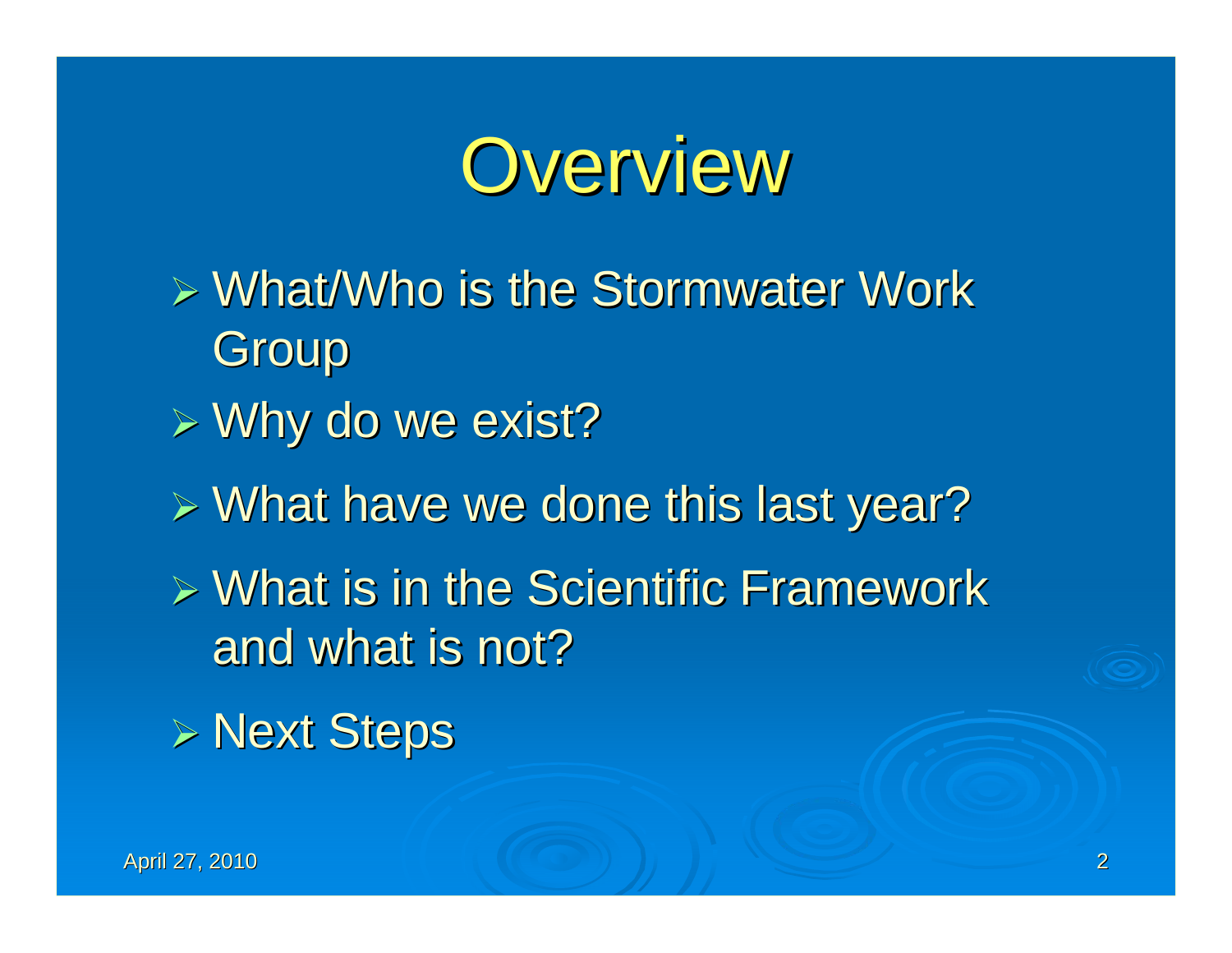## Stormwater Work Group

- $>$  One of 3-5 initial topical work groups likely  $\geq$ to be included in the regional ecosystem monitoring program
- $\triangleright$  All work groups to be coordinated by **Puget Sound Partnership**
- $\triangleright$  A caucus-based committee with broad representation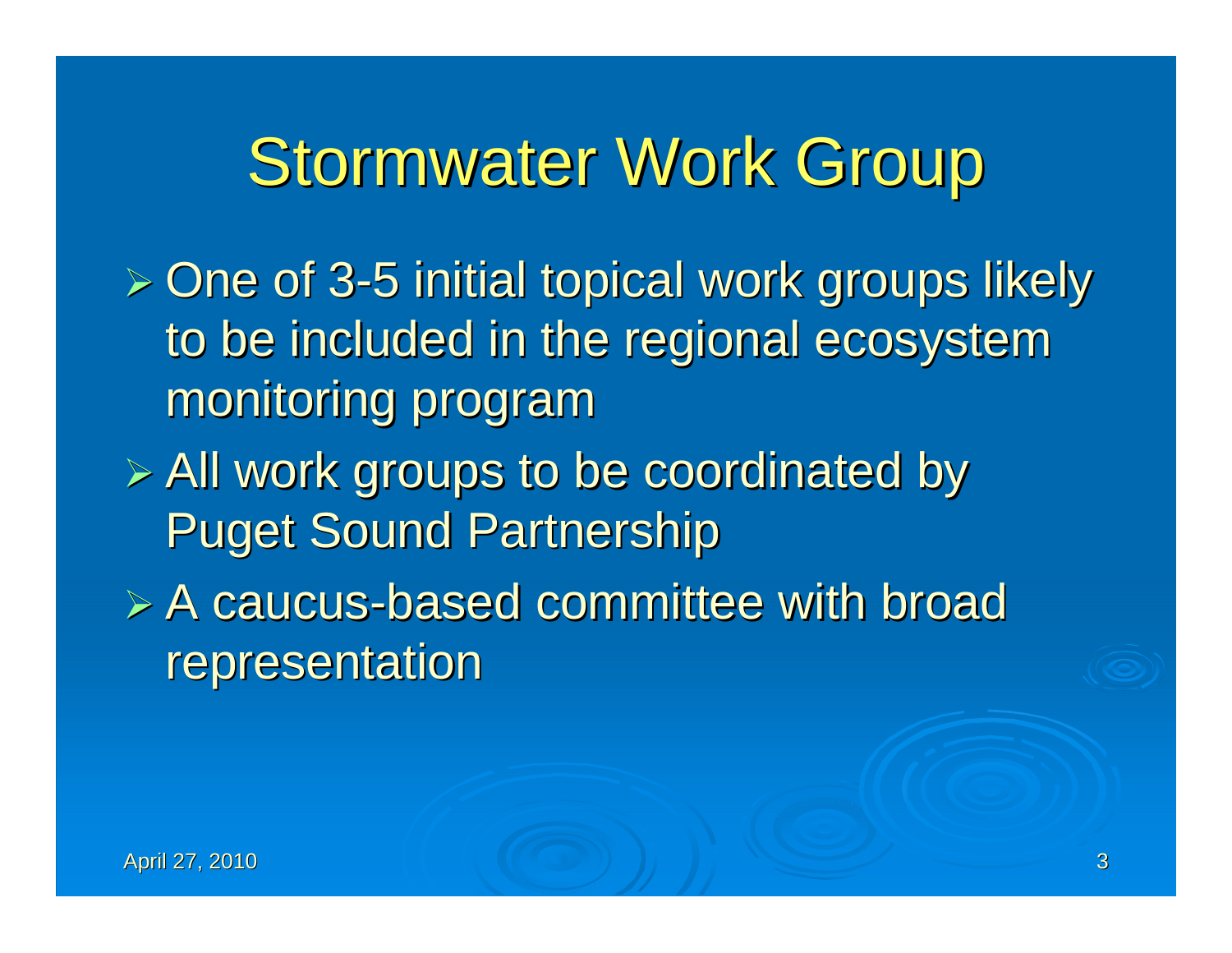#### What we are Doing

 $\triangleright$  By June, 2010 recommend a regional coordinated stormwater monitoring and assessment strategy including:

- $\bigcirc$ **• A scientific framework for monitoring** stormwater impacts and management effectiveness
- $\bigcirc$  $\bullet$  An implementation plan describing roles and responsibilities, including NPDES permit requirements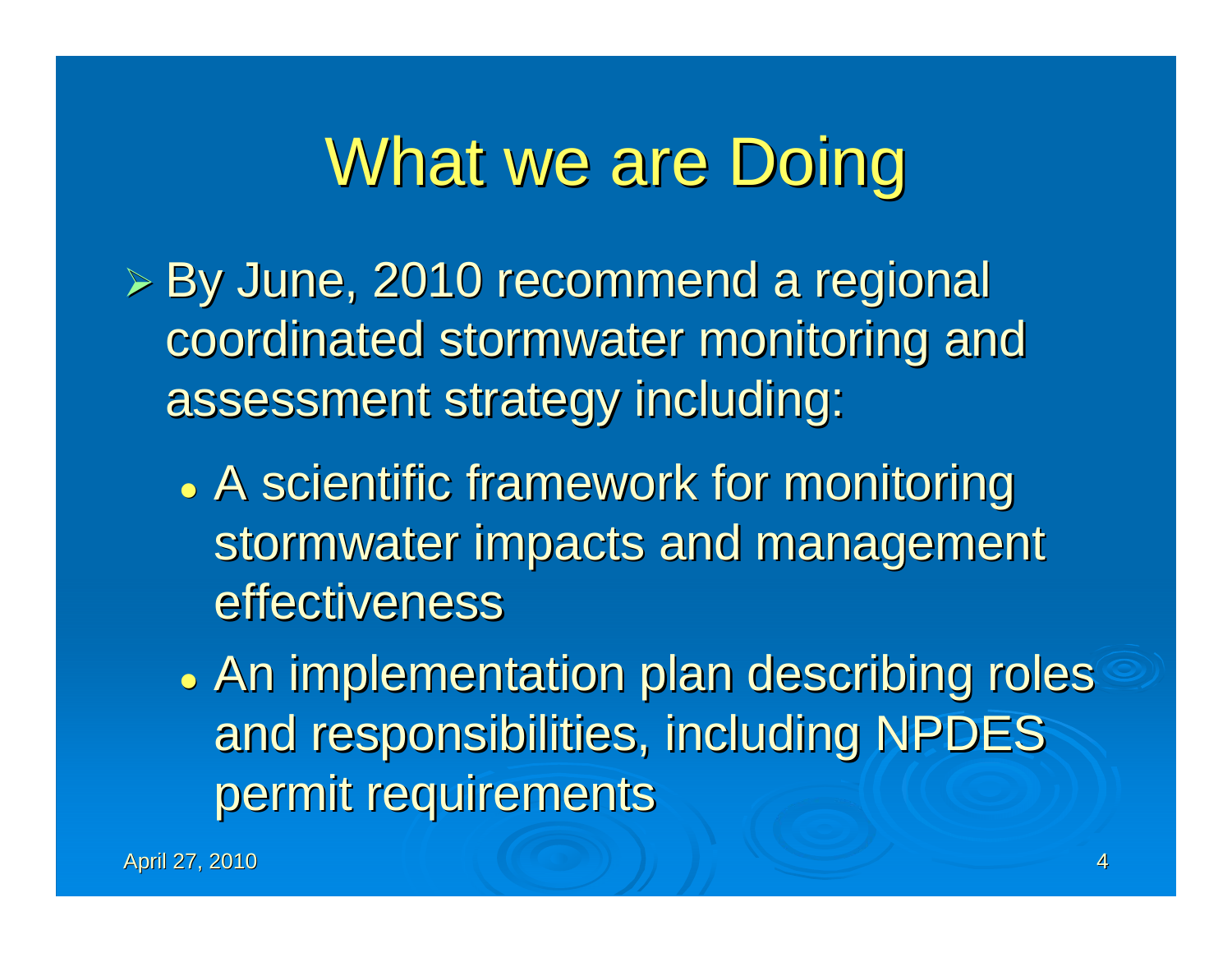# Workgroup Membership

- $6$  fepresentatives of local government
- $\triangleright$  6 representatives of state agencies
- $>$  3 representatives of federal agencies
- $>$  2 representatives of the Tribes
- $\geq 2$  representatives of the environmental community community
- $>$  3 representatives of businesses: industry, developers, shellfish
- $> 1$  representative of agriculture
- $\geq 1$  representative of public ports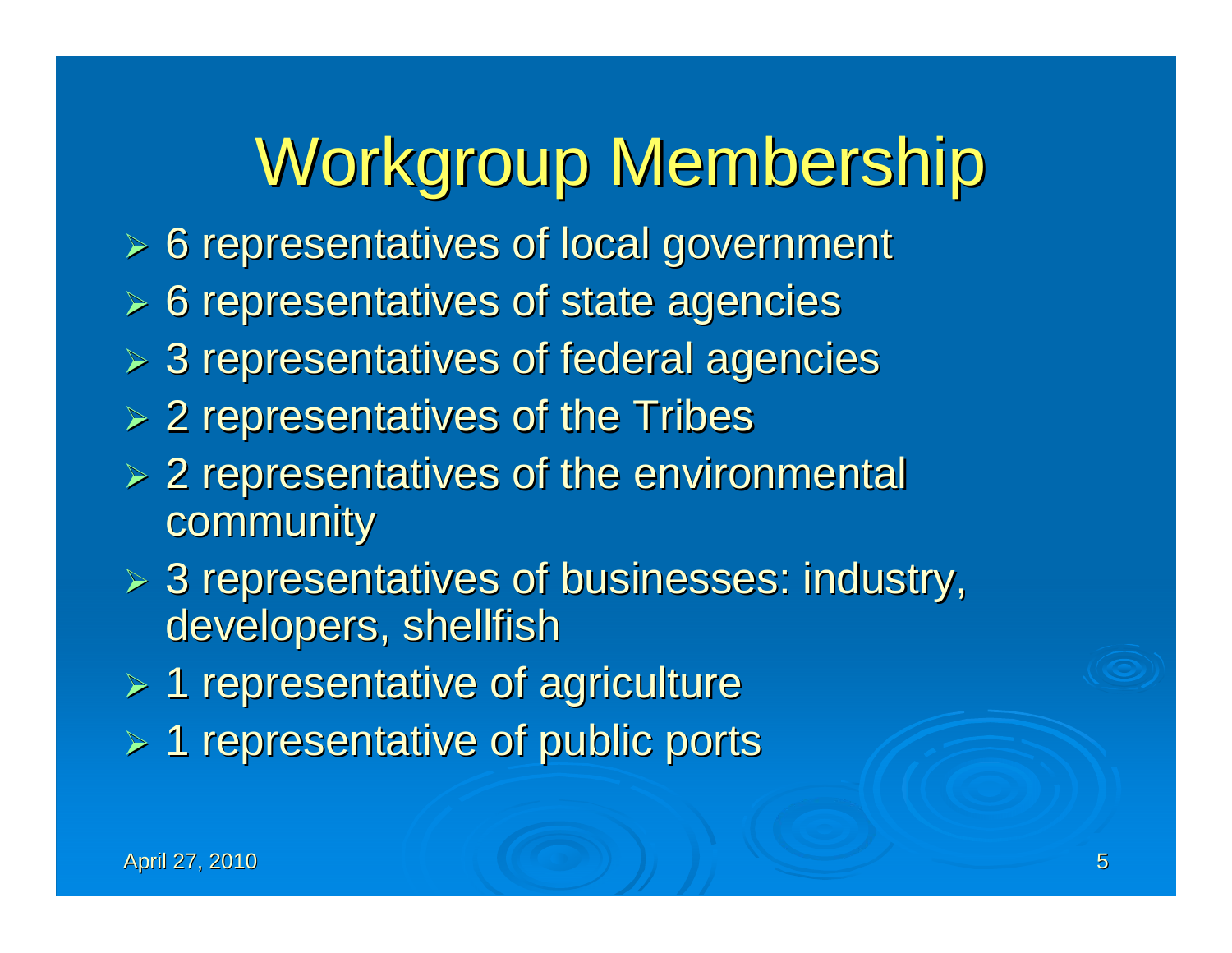#### **Local Jurisdiction Representatives**

> Dana de Leon, City of Tacoma  $\triangleright$  Mindy Fohn, Kitsap County > Jonathan Frodge, City of Seattle  $\triangleright$  Heather Kibbey, City of Everett  $\triangleright$  Kit Paulson, City of Bellevue > Jim Simmonds, King County  $\triangleright$  Alternates:

- **Jerallyn Roetemeyer, City of Redmond**
- **Allison Chamberlin, Mason County**
- **Rick Haley, Skagit County**
- **Neil Aaland, WSAC**
- Andy Meyer, AWC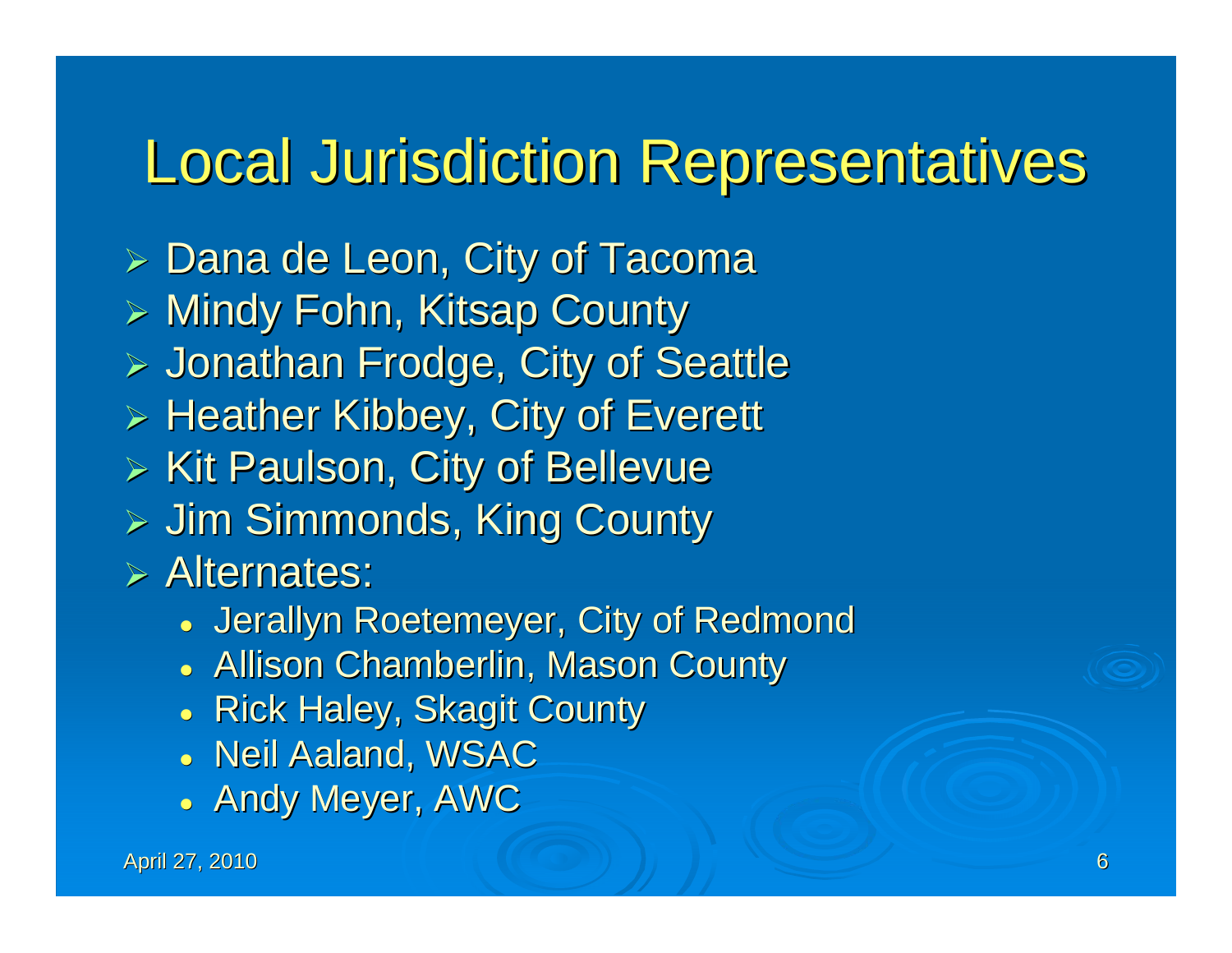# Work Group Schedule

#### *⊳* June 2008 – April 2010

· Launch committee, scope problem, hold two public workshops, release draft scientific<br>framework, develop draft implementation plan

 $\triangleright$  April 30, 2010 – Release revised scientific framework and draft implementation plan

 $\triangleright$  May 19, 2010 – 3rd public workshop

 $\triangleright$  May 28, 2010 – Comments on report due > June 30, 2010 - Deliver strategy to Puget

Sound Partnership and Dep't of Ecology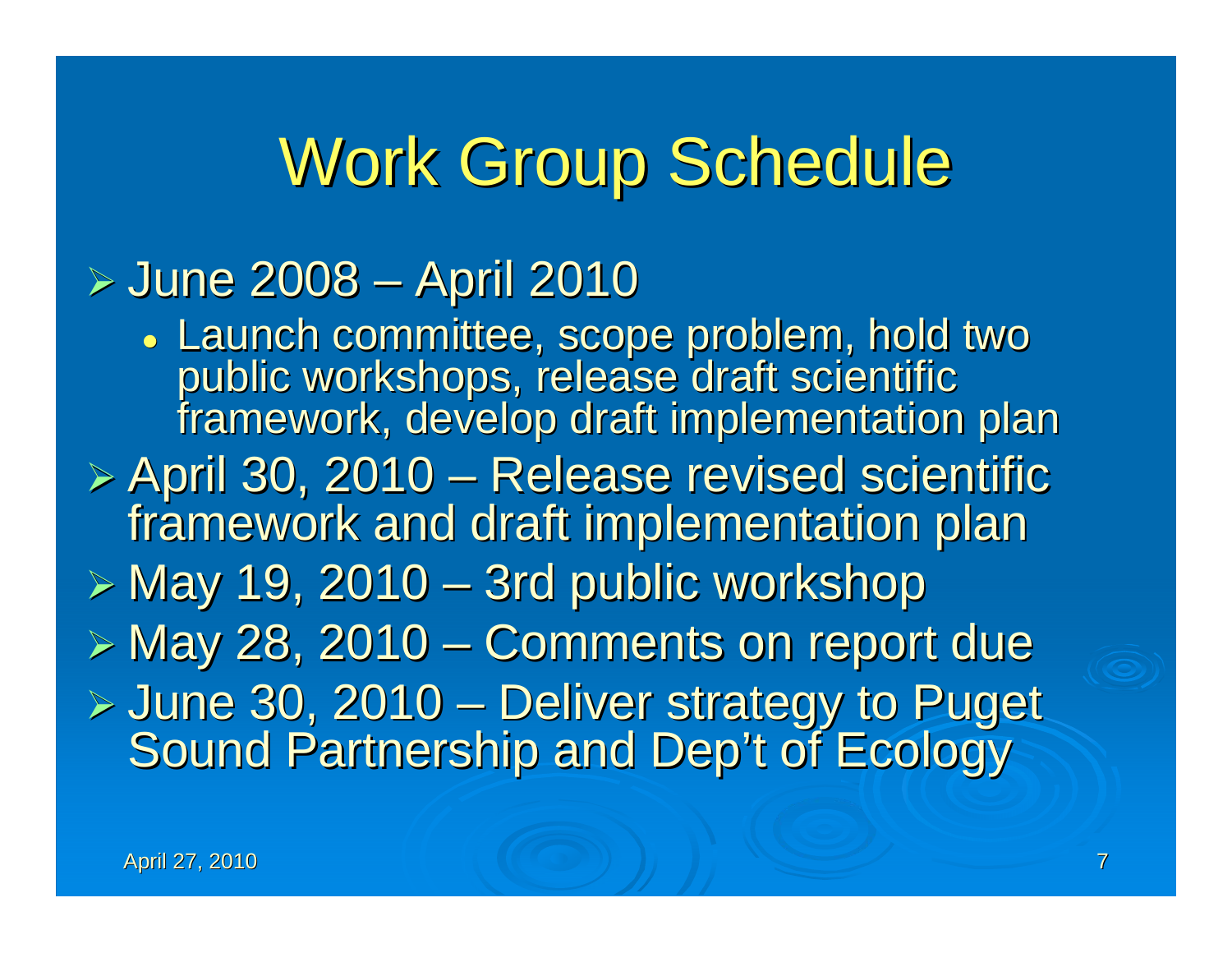# **The Current Situation**

- $\triangleright$  Disparate stormwater monitoring programs
- $\triangleright$  Poor coordination
- $\triangleright$  Not extensible to locations without monitoring
- $\triangleright$  Monitoring decisions made in a closed process
- > Not designed to provide most needed information information
- > Phase 1 monitoring is expensive
- $\triangleright$  Ecology has stated that Phase 2 jurisdictions will have monitoring in the next permit

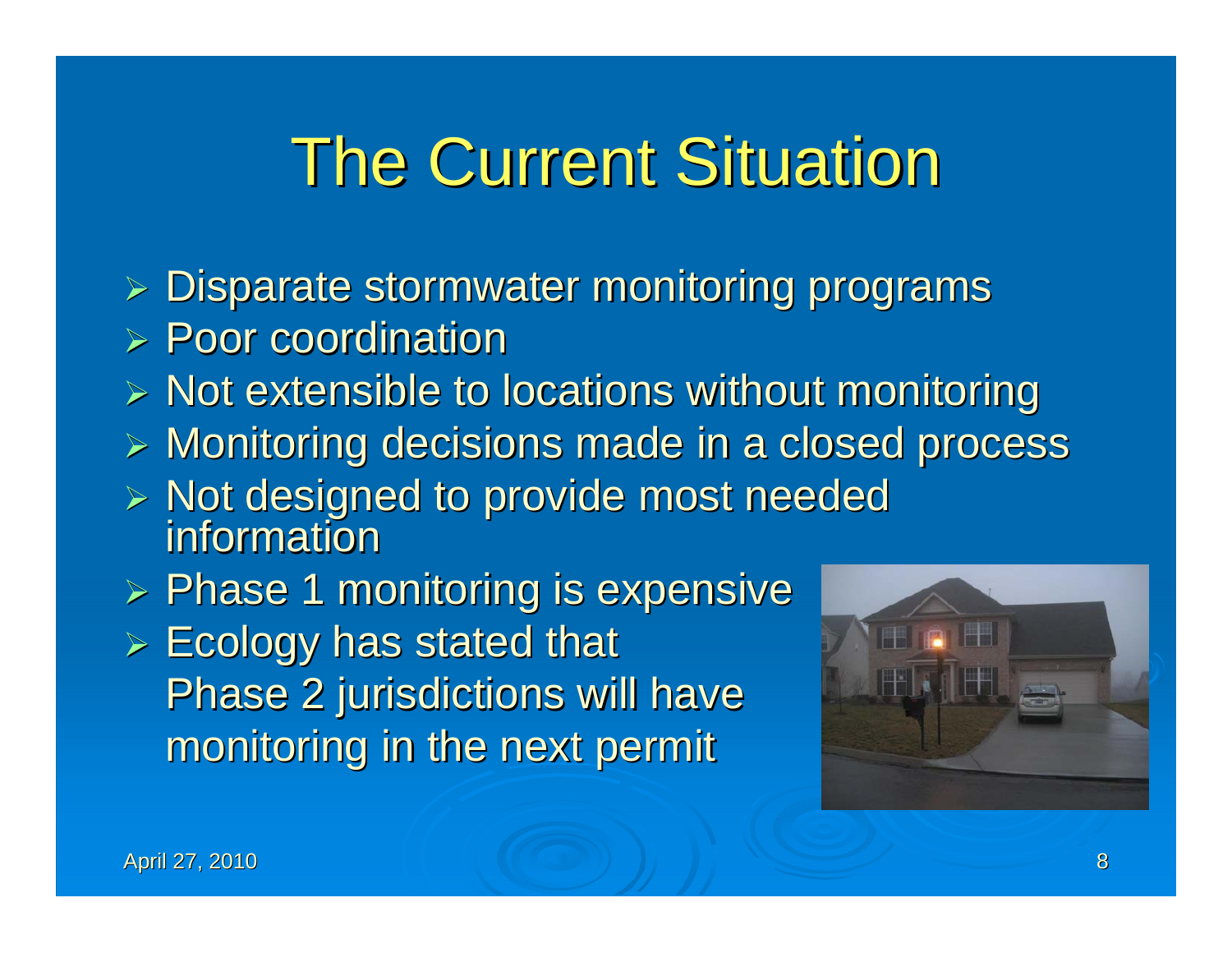### The Science We Want

 $\triangleright$  Holistic monitoring strategy  $\triangleright$  Focused on priority information needs  $\triangleright$  Monitoring programs are well designed  $\triangleright$  Integrated with other monitoring efforts  $\triangleright$  Consistent protocols and data management  $\triangleright$  Analyzed information is credible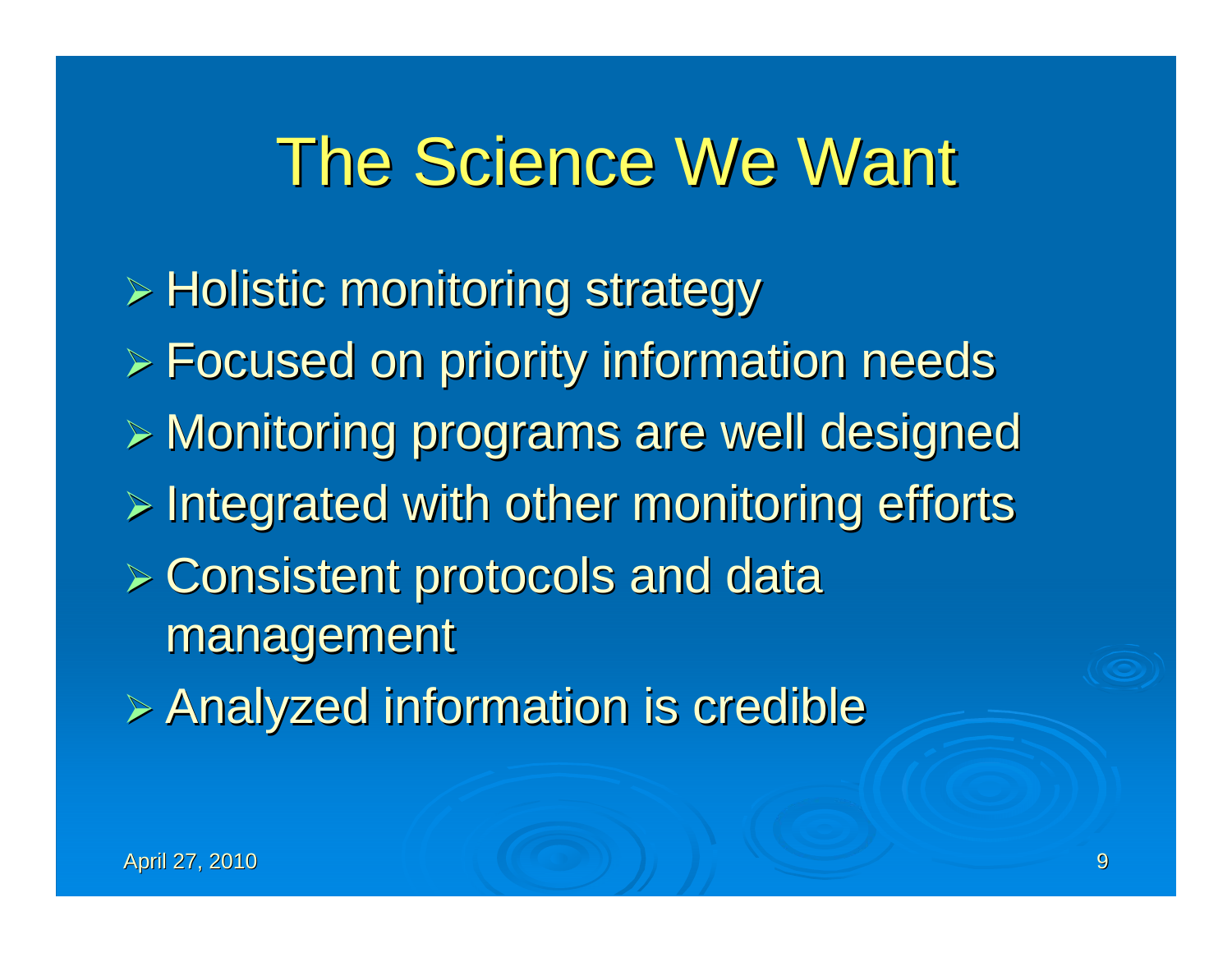### The Governance We Want

 Coordinated among all entities Coordinated among all entities  $>$  Stakeholders are engaged, on board  $\triangleright$  Transparent and open governance  $\triangleright$  Leverages capacity and uses limited resources more wisely resources more wisely  $\triangleright$  Results in better decisions and management actions  $\triangleright$  Pay-in option included in next permit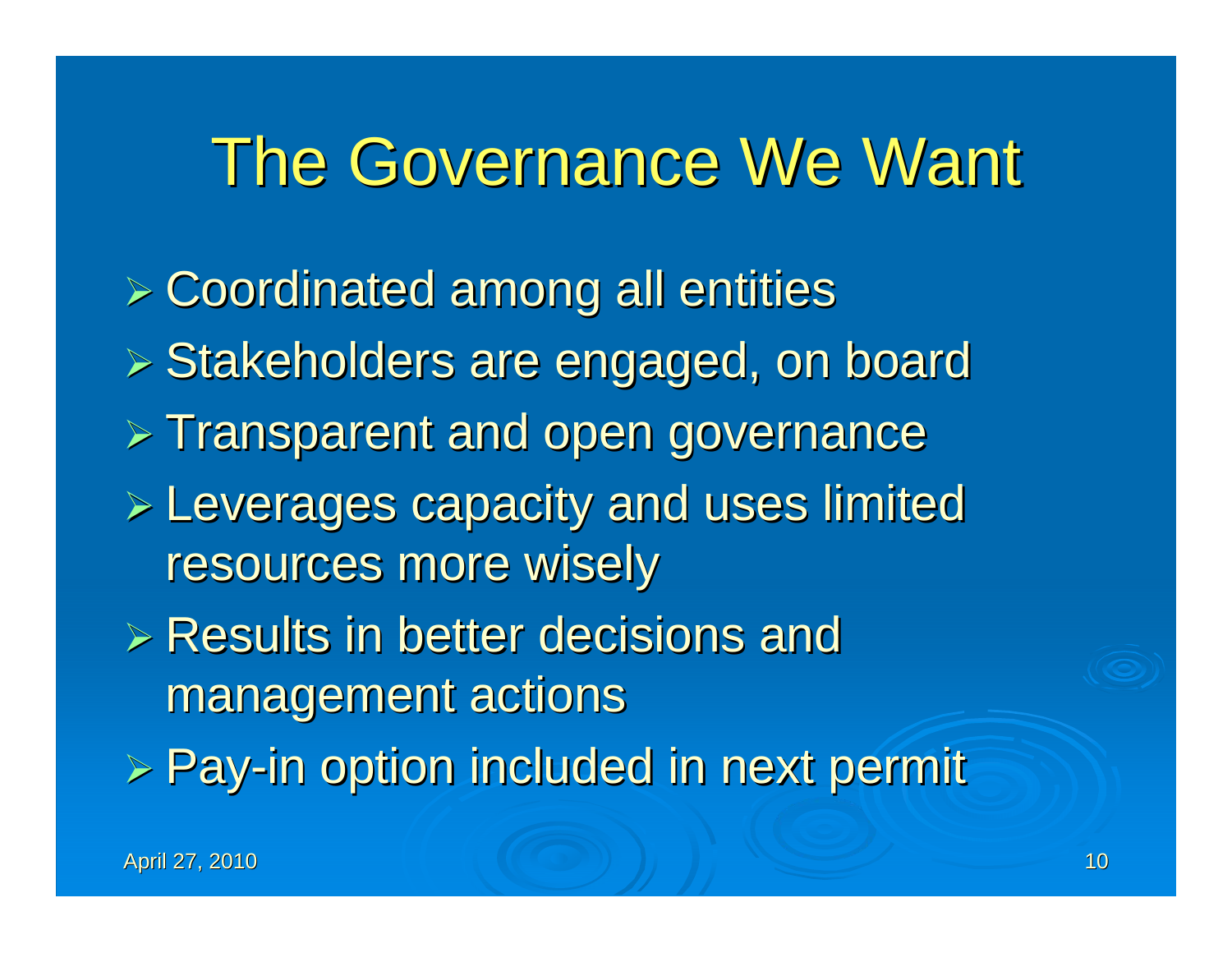# **Three Major Summary Questions**

 $\triangleright$  What are the long-term status and trends of beneficial uses that are impacted by stormwater?

 $\triangleright$  How effective are various stormwater management actions at reducing stormwater impacts?

 $\triangleright$  Where are the sources of stormwater causing the impacts to beneficial uses?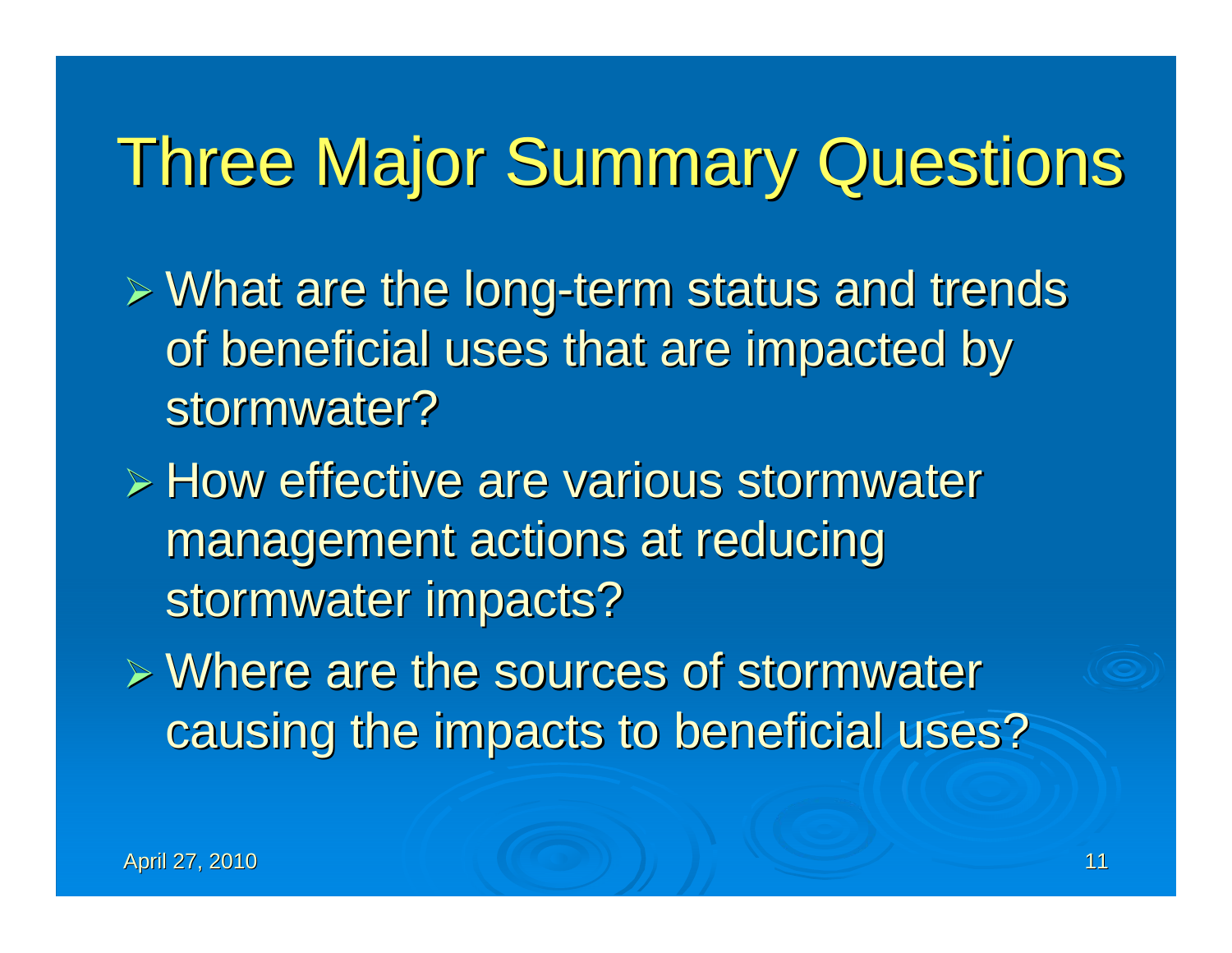# Scientific Framework

 $\triangleright$  Provide the most important information to decision makers  $\triangleright$  Includes multiple scales  $\triangleright$  Highest priority monitoring proposed first  $\triangleright$  Hypothesis driven approach  $E-MC$  $>$  3 main categories of monitoring **Status and Trends**  $E = MC$ **• Effectiveness** 

**Source Identification**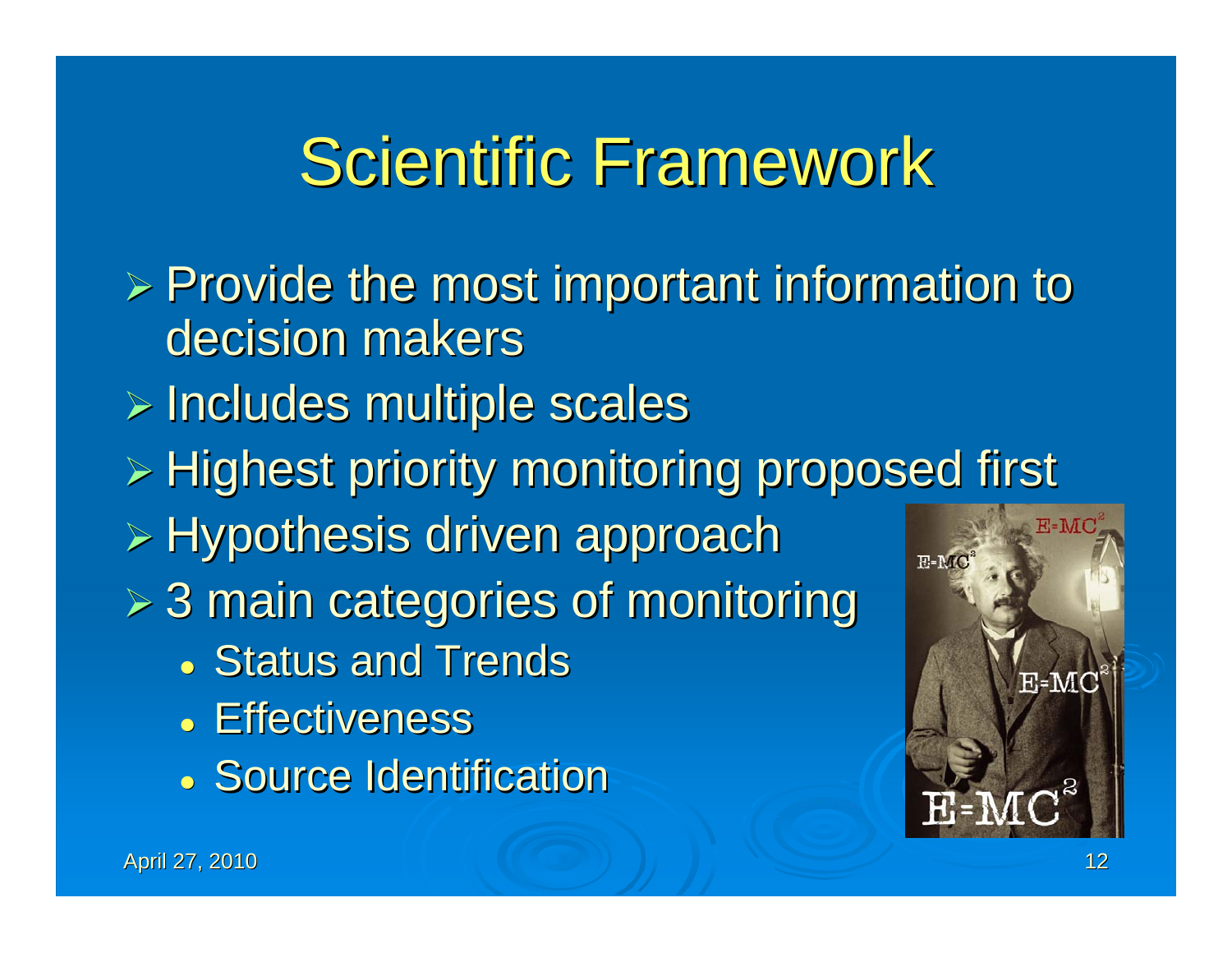# **Status and Trends**

- $\triangleright$  Focus on small streams and nearshore
- > Biologically-based
- $\triangleright$  Long-term trends over time
- $\triangleright$  Link to salmon and public health monitoring
- $\triangleright$  Estimate fraction of resource not meeting beneficial uses
- $\triangleright$  Two scales
	- **Puget Sound**
	- WRIA
- $\triangleright$  Probabilistic design

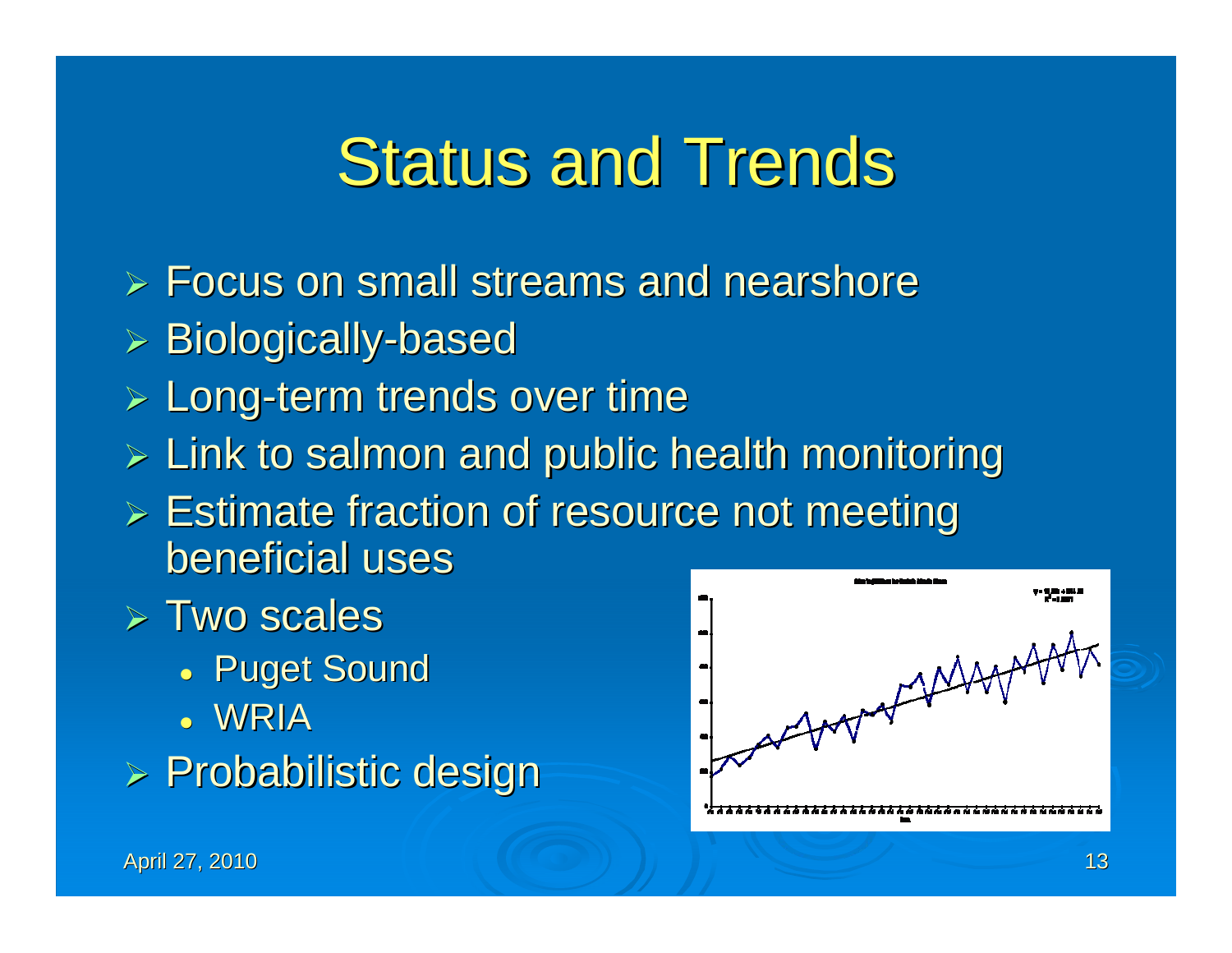#### **Effectiveness**

 $\triangleright$  Five basic categories of studies

- New development / redevelopment
- Retrofits
- $\bullet~$  Programmatic / non-structural approaches
- $\bullet~$  Traditional structural approaches
- New technologies
- $\triangleright$  Need a process for soliciting, reviewing, selecting, and funding effectiveness studies
- $>$  Three basic designs
	- $\bullet~$  Upstream / downstream comparison
	- **·** Before / after comparison
	- $\bullet~$  Test site / control site comparison

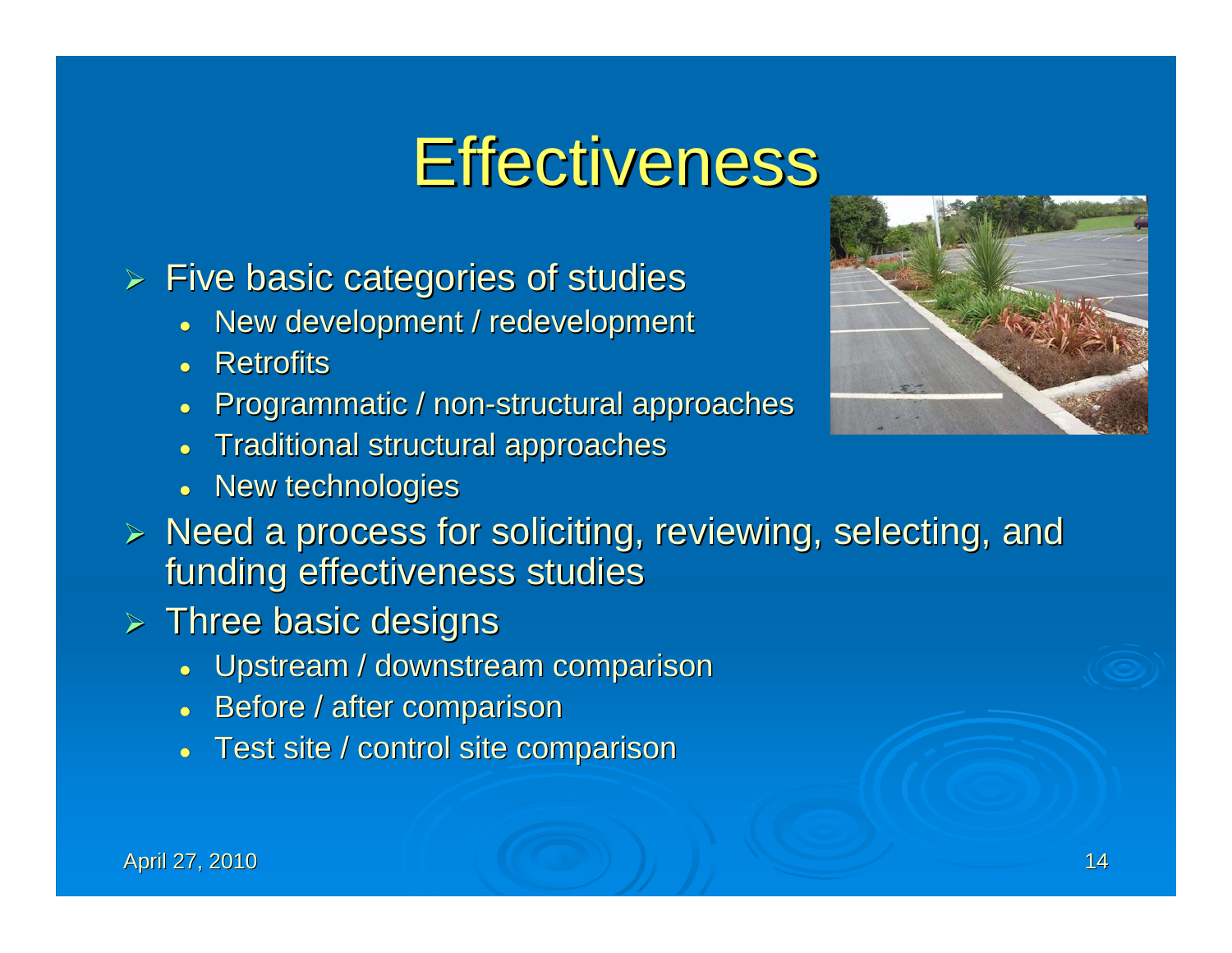## Source Identification

#### > Local scale

- $\triangleright$  Track sources of chemical or volume that are impacting beneficial uses
	- Detailed monitoring upstream of impacts to identify sources
	- Mapping of connected impervious area
	- $\bullet$  On-site septic system inspections
	- Business inspections
	- Illicit discharge programs
	- Other programs

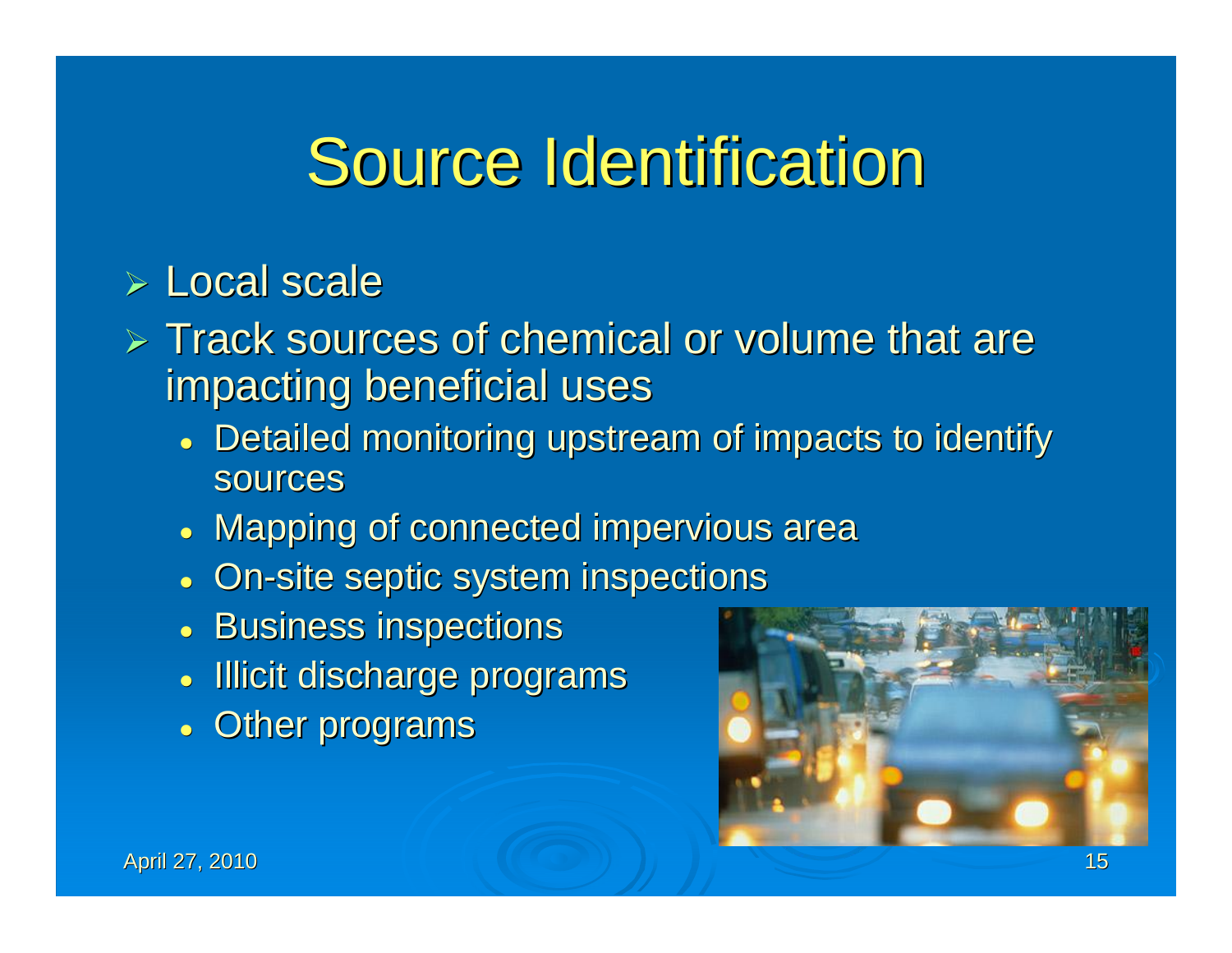# **Additional Science Needs**



 $\triangleright$  Data management  $\triangleright$  Standard operating procedures  $\triangleright$  Land use/land cover data $\triangleright$  Climate data  $\triangleright$  Modeling

April 27, 2010 **April 27, 2010 April 27, 2010 April 27, 2010**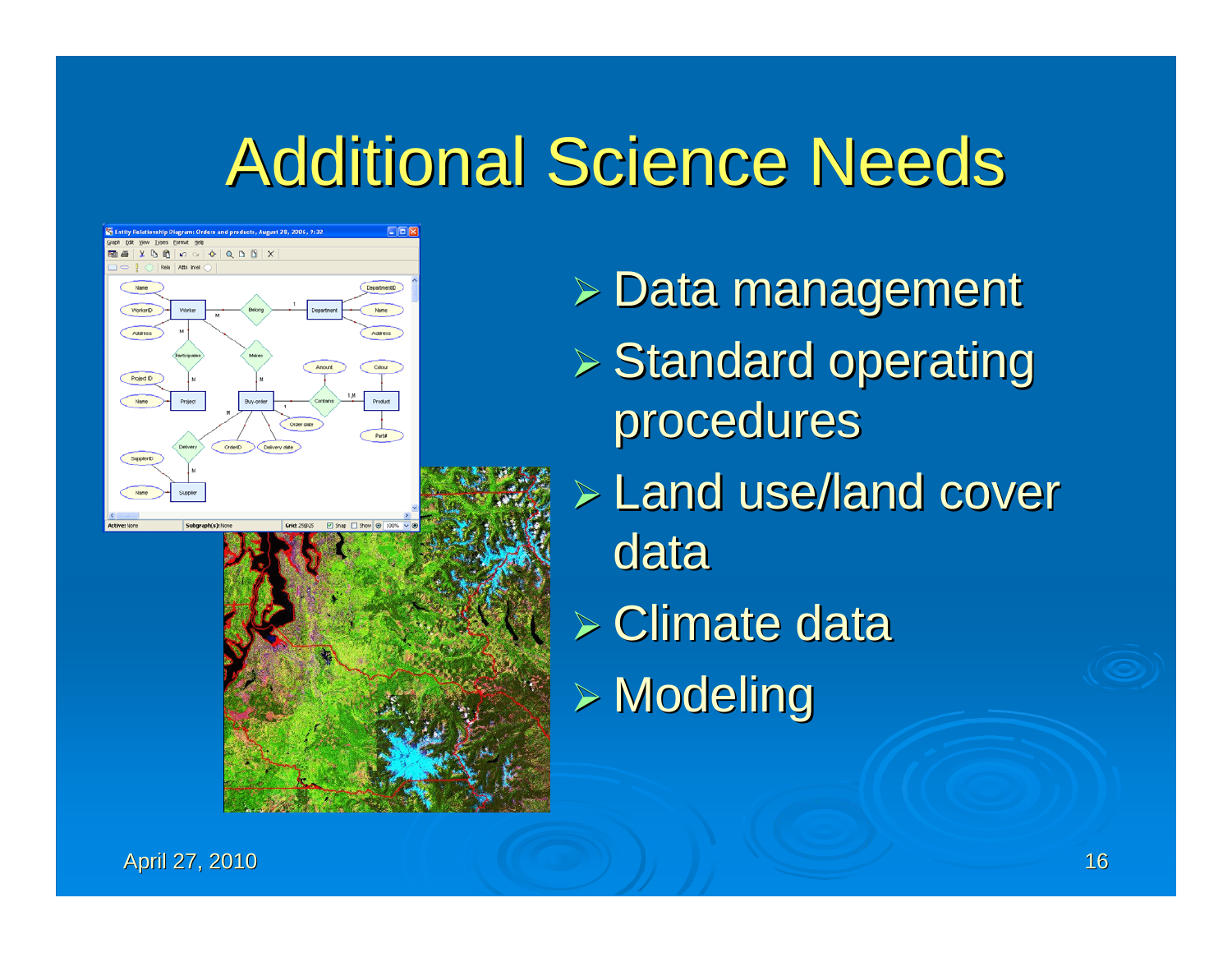#### **Implementation Plan Key Points**

 $\triangleright$  Management structure for monitoring  $\triangleright$  Pay-in option for municipal NPDES compliance

- $\triangleright$  Cost estimates for jurisdictions, state agencies, others
- $\triangleright$  Leveraging existing capacities
- $\triangleright$  Integration and synthesis of results
- $\triangleright$  Methods for selecting, funding, and overseeing effectiveness and source identification studies
- $\triangleright$  Additional science needs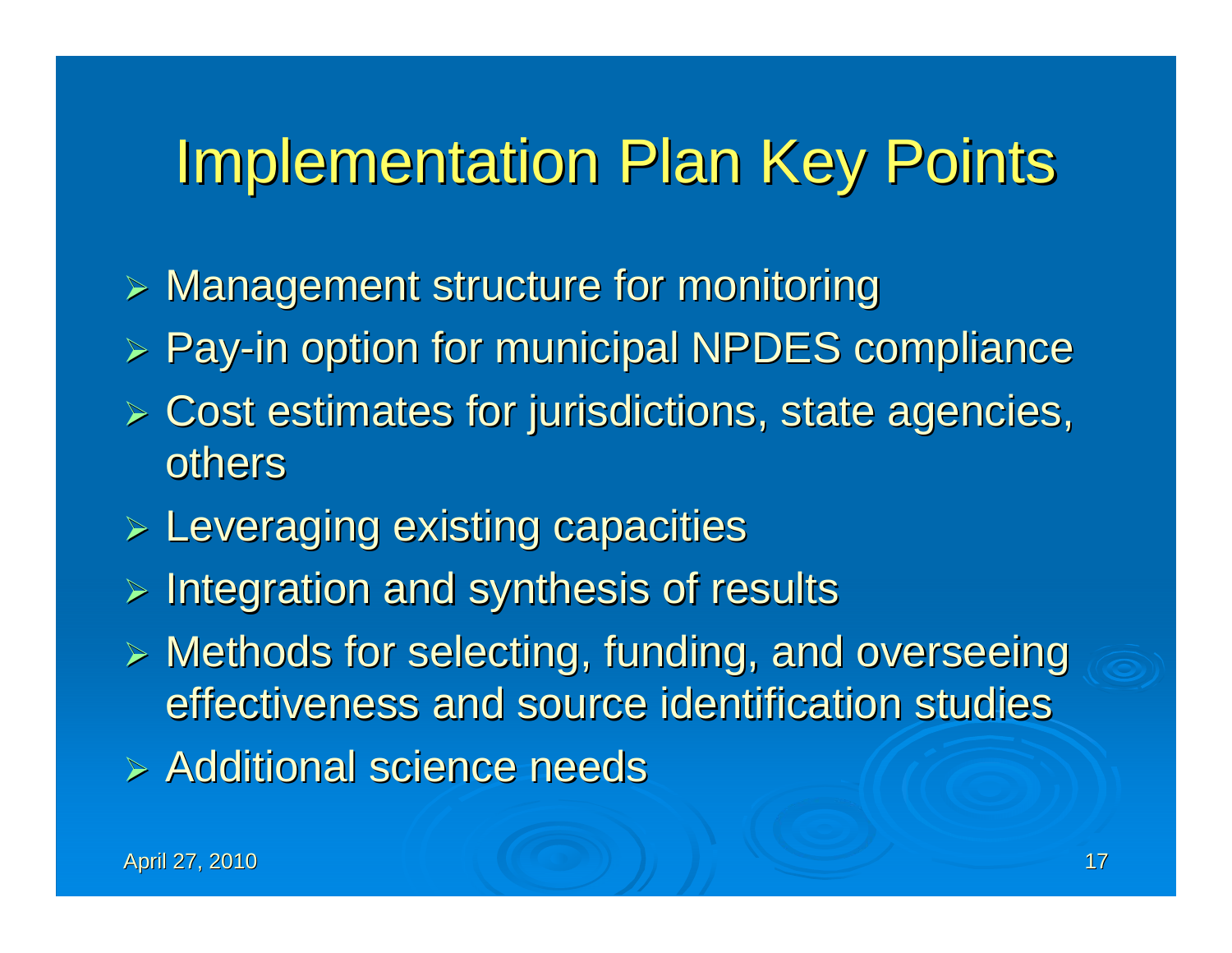#### Some Issues to Ponder

- $\triangleright$  Affordability for Phase 2 jurisdictions given economic conditions
- $\triangleright$  Leveraging existing capabilities
- $\triangleright$  Public and political support
- $\triangleright$  Link between policy and science
- $\triangleright$  Relationship between municipal and industrial permits, and need for watershed approach
- $\triangleright$  Overcoming fear of data due to possible future requirements
- $\blacktriangleright$ Maintaining and expanding cooperation
- $\triangleright$  Ensuring accountability for pay-in option